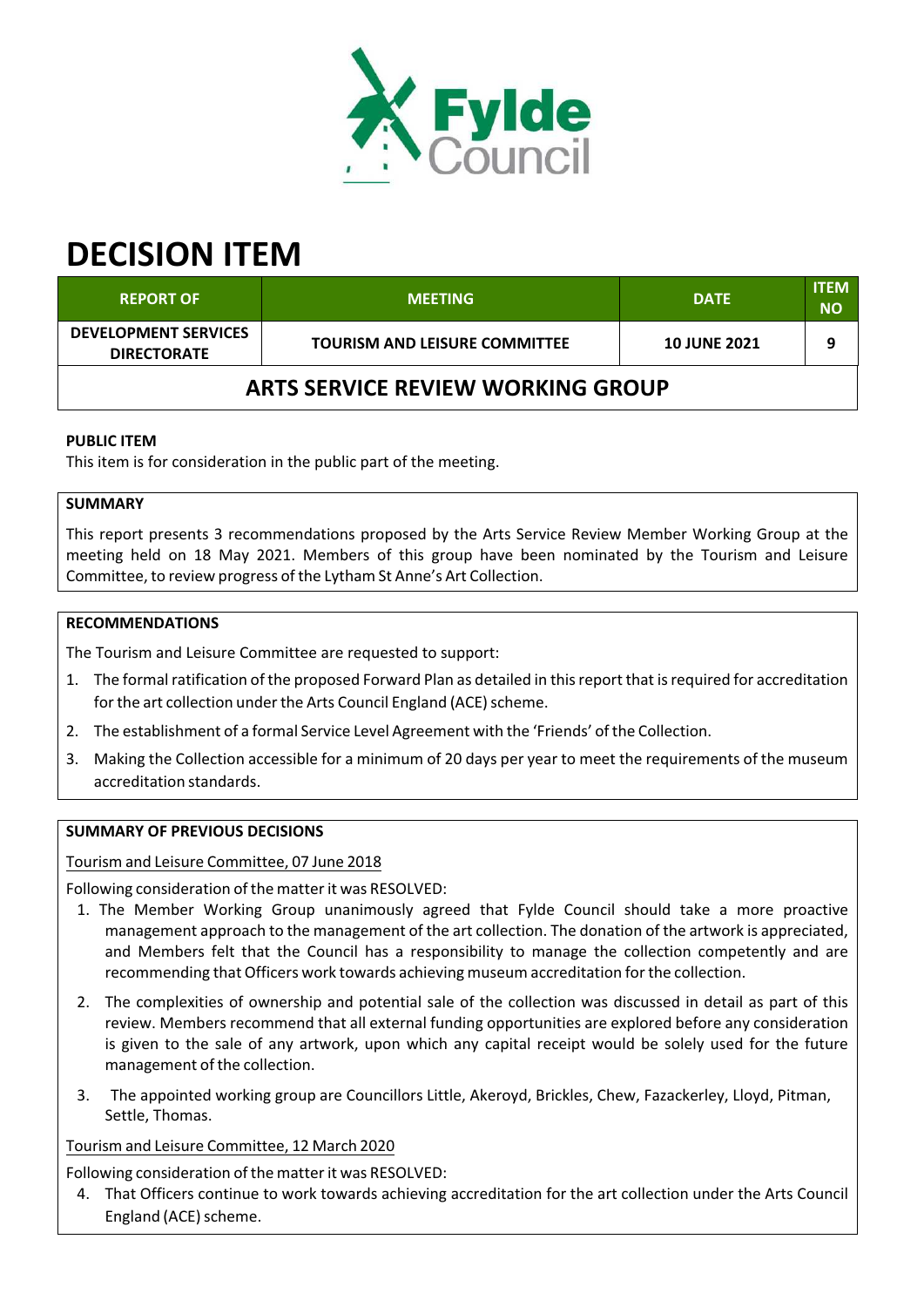- 5. That Fylde Council should not be responsible for the administration of the Fylde Gallery at Booth's, Lytham.
- 6. That Officers in line with ACE Accreditation standards, make the collection accessible for a minimum of 20 days per annum fortours/ presentations.
- 7. That Officers work towards continued improvement of the storage of the art collection.
- 8. That Officers meet with the Arts Service Review member working group to review progress of the governance of the art collection as appropriate.
- 9. That Officers seek to investigate the options for a feasibility study into gallery space for the Collection.

# Tourism and Leisure Committee, 5 November 2020

Following consideration of the matterit was RESOLVED:

- 1. The continuation of the work required to progress an application to Arts Council England, for formal museum accreditation of the Lytham St Anne's Art Collection.
- 2. The provision of further storage facilities for the art collection in the Chaseley basement at the Town Hall to ensure the safety and protection of items not on display as detailed in the report.
- 3. The naming of the arts store 'The John Booth Room'.
- 4. Making the Collection accessible for a minimum of 20 days per year to meet the requirements of the museum accreditation standards.
- 5. Formal ratification of the proposed Statement of Purpose detailed in the report.
- 6. Formal ratification of the proposed 'Collection themes' as listed in the report.
- 7. That officers carry out an investigation of display options as listed in the report, to be reported to the working group.

| <b>CORPORATE PRIORITIES</b>                                |  |  |
|------------------------------------------------------------|--|--|
| Economy – To create a vibrant and healthy economy          |  |  |
| Environment - To deliver services customers expect         |  |  |
| Efficiency $-$ By spending money in the most efficient way |  |  |
| Tourism – To create a great place to live and visit        |  |  |

## **REPORT**

## BACKGROUND

- 1. Fylde Council are responsible for artworks which are 'held upon charitable Trust' (Legal Opinion, Moffett 2017), that have been donated overthe last 100 yearsforthe benefit of local people.
- 2. The art collection is included in the draft Corporate plan 2020 2024 *"Pursue museum accreditation of LSA art collection with Arts Council England and explore options available for display with partners".*
- 3. The art service collection comprises of:
	- 112 British and Continental oil paintings dating from mid-1600s onward. Mostly 1800s to early 1900s.
	- 86 watercolours and drawings
	- 74 prints and photographs
	- 12 sculptures
	- 20 ivories
	- Furniture and civic regalia
- 4. A Member Working Group was nominated by the Tourism and Leisure Committee at the meeting of 6 June 2019, to review the management of the Art Collection.
- 5. The Member Working Group recently met on 18 May 2021 and was facilitated by the Tourism and Cultural Services Manager and the Collections Development Officer.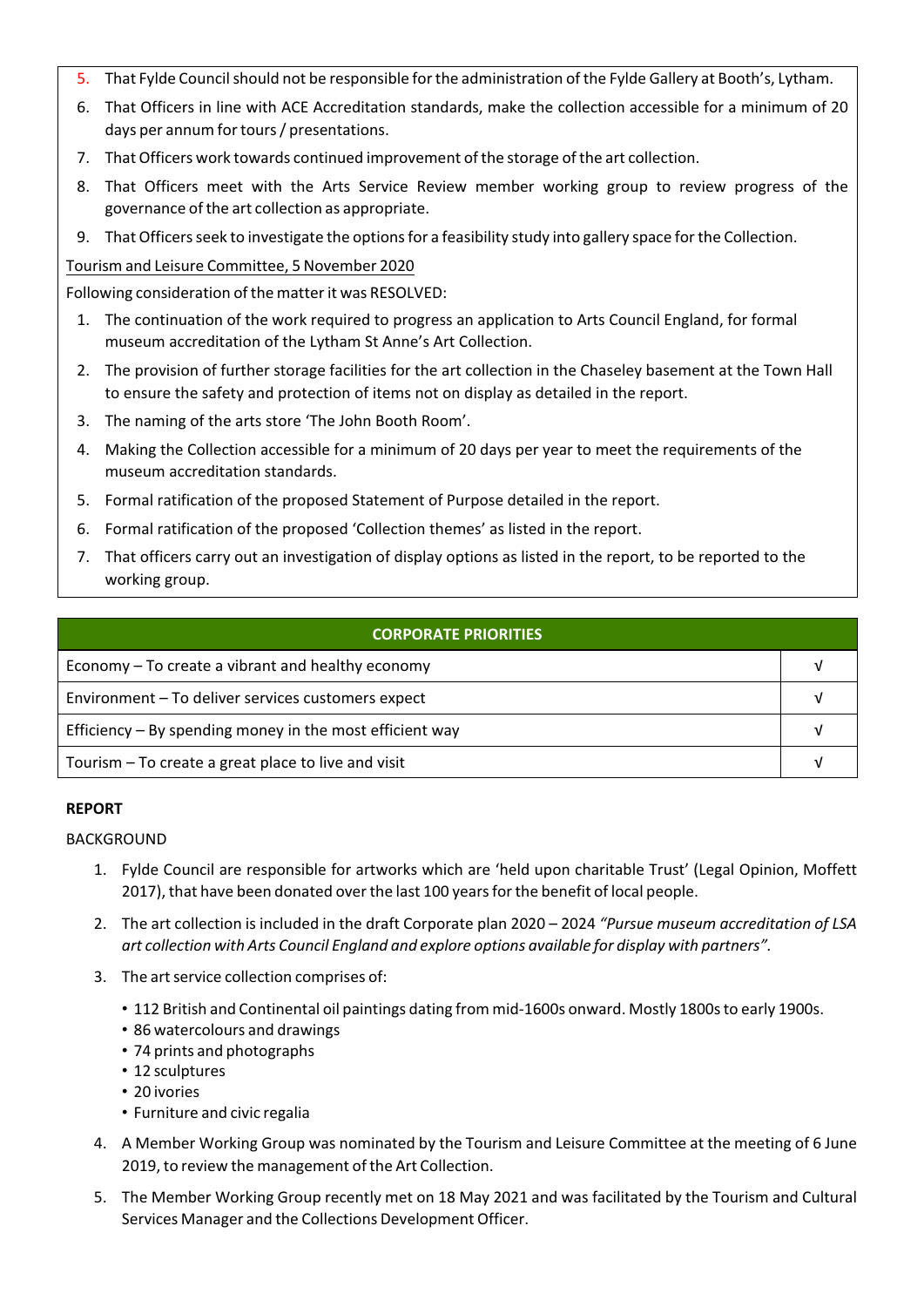- 6. Officers provided an update on work undertaken to date, to allow a formal application to Arts Council England (ACE) to gain Accreditation for the collection. Members were asked to discuss and contribute to several aspects of the collection. Several decisions were unanimously agreed by the working group and are presented in the report asrecommendationsto the Tourism and Leisure Committee.
- 7. A statement of purpose relating to the collection has been previously agreed: "Fylde Borough Council's Collection, named the Lytham St Annes Art Collection, is a collection of predominantly Victorian works that celebrates the history of Lytham St Anne's, the Fylde Borough, and the surrounding areas through the diverse artworks, the legacy of its local and regional donors, and through the distinctive Town Hall in which it is displayed. Through innovative development of the collection and enriching learning opportunities, the collection helps the local community and its visitors to engage with and understand the significance of the local area's heritage and to ask questions about possibilities for progress in the present and future. Fylde Borough Council will maintain the Collection as a tourist attraction and develop it as an arts and cultural facility for the benefit of the local community and visitors to the town".
- 8. The climate-controlled storage facility funded by Fylde Council is proving to be a huge success, however several lower value items are still being stored in the two adjacent basement rooms. The working group have previously supported the allocation and improvement of these two rooms to store the lower value items and be used as a quarantine area for new items. All improvements would need to be undertaken from existing revenue budgets and isscheduled to take place in the Autumn of 2021.
- 9. Officers described that to achieve Museum Accreditation, the collection has to be accessible to the public for at least 20 days per year. The working group discussed that this could be achieved by being displayed and viewed through tours of the Town Hall, organised Heritage Open Days and several other waysincluding loans to other galleries – agreed loans to Paris and Falmouth are scheduled. The working group had previously supported this approach prior to Covid-19 and reiterated their unanimous support.
- 10. The 'collecting themes' have been previously agreed as follows:
	- Works by artists from backgrounds which are underrepresented within the current collection, broadening the scope of the collection as a representational model, and adding new stories and perspectivesto represent a fuller, contemporary view of the Fylde.
	- Works that explore the changing social and geographical landscape of Fylde and celebrate the rich tapestry of Fylde and its communities.
	- Works that explore new attitudes to landscapes through a contemporary lens.
	- Works by Richard Ansdell, as a person of local significance, and his circle.
	- High quality works that support the current Collection.

#### CURRENT POSITION

- 11. An update on progress towards achieving Arts Council England (ACE) accreditation was provided by the Collections Development Officer and the working group were satisfied with the progress being made. Members noted and acknowledged the challenges posed by Covid‐19 and thanked the Collections Development Officer for her ongoing work during such challenging times.
- 12. The outstanding work required in order to submit a formal full application for the Art Collection was discussed and the working group were asked to review the draft Forward Plan prior to the Arts Working Group session on 18 May 2021.
- 13. A discussion took place regarding a proposed Forward plan for the Collection. The forward Plan (similar to a business plan for the Collection) demonstrates that Fylde Council is planning effectively for the long term while being able to adapt in a changing environment, sets key aims and how these are achievable, outlines activity and engagement plans while being ambitious but realistic, summarised as below:
	- Strategic vision ‐ Fylde Council is committed to artistic excellence and ambition in all its activities and strives to develop the borough of Fylde's cultural offer through engagement with high quality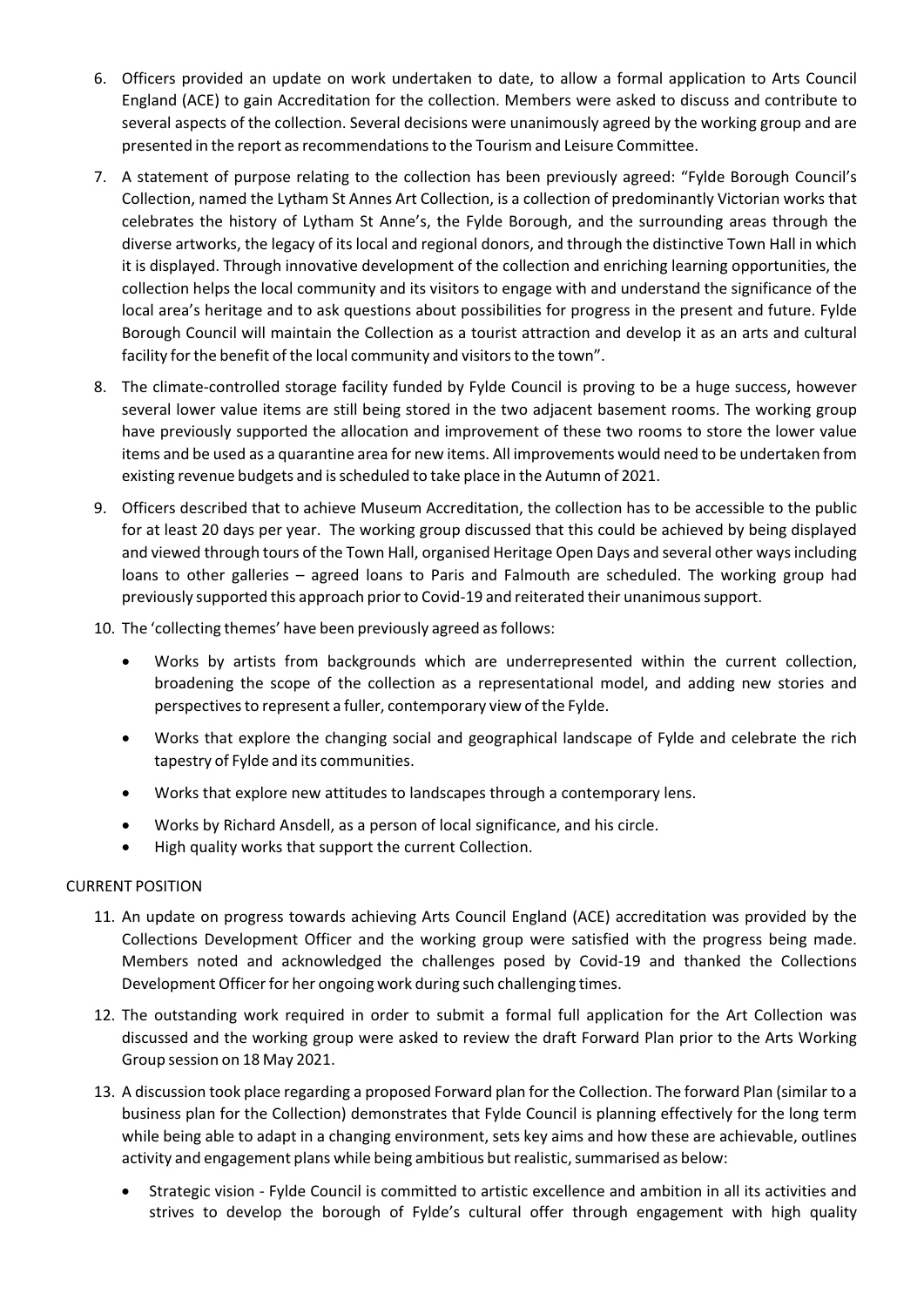contemporary art exhibitions, heritage exhibitions, and events for both visitors and residents of the town.

- Aims Inspire our audiences through a year-round programme exploring our key themes; maintaining our national and international profile as an innovative and progressive local authority that understands the importance of high quality arts in the North West; engaging new audiences; make a significant contribution to the development of the art infrastructure in the Fylde; act as a central focus for visual art; undertake smart seasonal programming across the year; work with our permanent collection as oft en as possible in imaginative waysthat enrich and contribute to a contemporary programme; develop a national reputation for working with artists; contribute significantly to the Arts Council's Creative Case for Diversity by developing new relationships with artists and arts organisations to diversify our programme.
- Values ‐ Our vision is underpinned by a set of values that define the standards, behaviours and culture of Fylde Council's arts service, within Cultural Services, and the wider organisation of the Council.
- Governance and staffing ‐ The Fylde Collections are owned by Fylde Council and are managed by The Collections Development Officer, Tourism and Leisure Manager in the Cultural Services Division, led by the Head of Cultural Services, with support from the Member Arts Working Group
- Finances and strategic funding
- Audience Development Plan digital, loans, access, exhibitions programming
	- Officers highlighted that there is currently no formal agreement in place with the 'Friends' group to support the development of the Collection. In order to support accreditation an agreement should be in place to formalise roles and responsibilities to provide a single approach to the management of the art collection. Officers will establish a Service Level Agreement for formal working with the Friends Group.
	- Officers described that to achieve Museum Accreditation for the collection, it had to be accessible to the public for at least 20 days per year. The working group discussed that this could be achieved by being displayed and viewed through tours of the Town Hall, organised Heritage Open Days and several other ways including loans to other galleries. Current scheduled loan agreements include galleries in Paris and Falmouth. The working group unanimously supported this approach and noted this had not been able to take place due to restrictions brought on by Covid‐19.

#### CONCLUSION

14. The Member Working Group agreed:

- That the Forward Plan should be submitted as part of the Arts Council England (ACE) documentation.
- That Fylde Council should establish a formal Service Level Agreement with the 'Friends of the Collection' to formally establish roles and responsibilities of both parties.
- That the Collection should be made accessible for the minimum required 20 days per year to fulfil access requirements of the accreditation standards.

| <b>IMPLICATIONS</b>                     |                               |  |  |  |
|-----------------------------------------|-------------------------------|--|--|--|
| Finance                                 | None arising from this report |  |  |  |
| Legal                                   | None arising from this report |  |  |  |
| <b>Community Safety</b>                 | None arising from this report |  |  |  |
| Human Rights and Equalities             | None arising from this report |  |  |  |
| Sustainability and Environmental Impact | None arising from this report |  |  |  |
| Health & Safety and Risk Management     | None arising from this report |  |  |  |